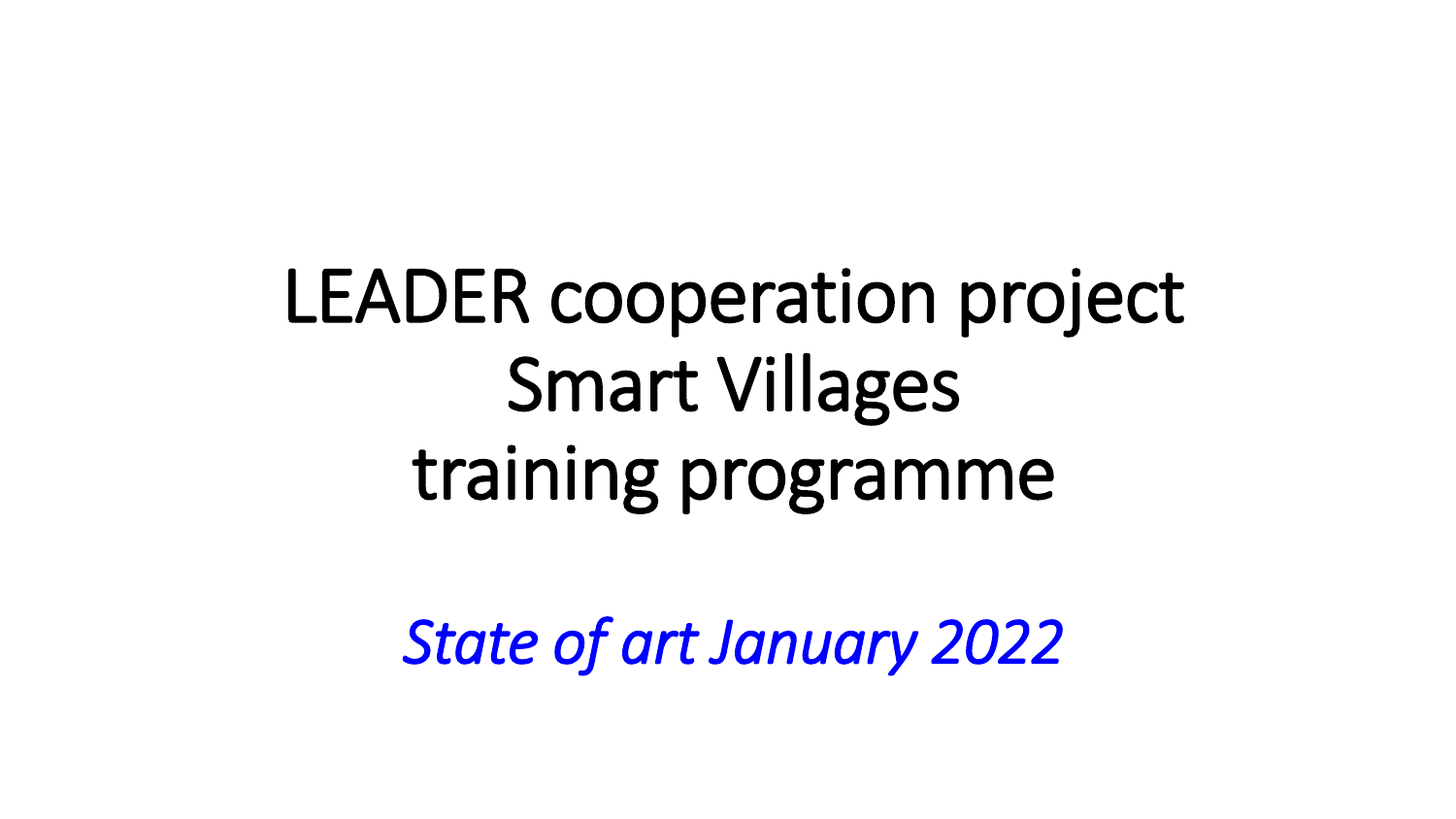### Estonian LEADER cooperation project Smart Villages development programme

- 13 LEADER LAGs (out of 26) with 24 villages are implementing a cooperation project on national training programme for Smart villages
- Expected results of the programme are:

Each village/community drafts Smart Village strategy – 24 strategies

- Each village/community implements pilot action in the frame of Smart Village strategy  $-24$ pilot actions
- National Smart Villages Network will be established and linked with international Smart Rural 21 network
- Communication activities to introduce Smart Village strategies and results of pilot actions will be implemented to enhance public awareness and the know-how of Estonian villages, governmental insitutions, etc
- LEADER LAGs will gain experience on how to implement the concept of Smart Villages at the local level and can, if necessary, plan follow-up activities into their LDS for the new programming period 2021-2027.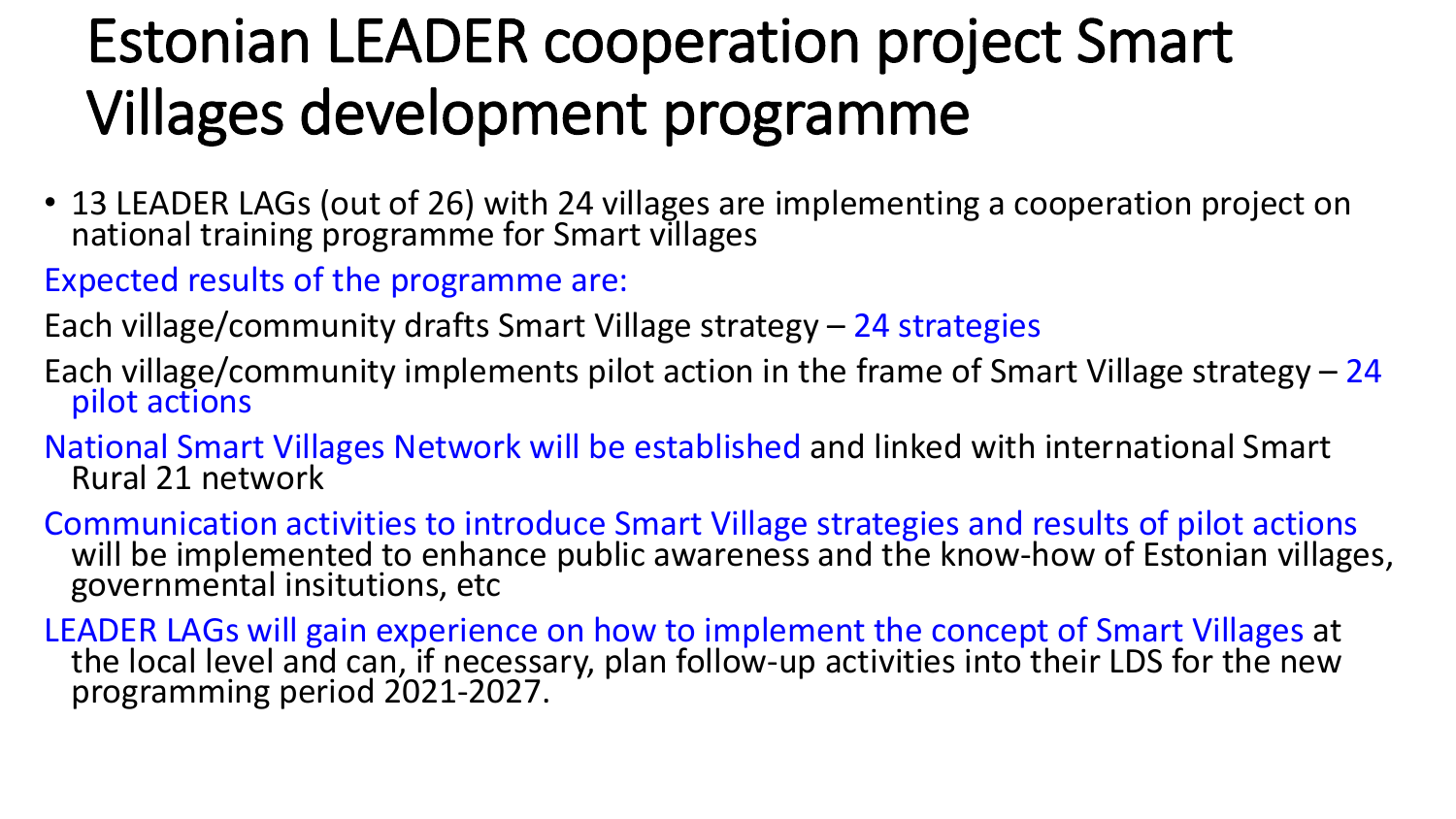# 24 villages/13 LEADER areas

- Luunja vald
- Meeri küla
- Navi küla
- **Purtse küla**
- Taheva piirkond
- Otepää valla külad
- Taevaskoja küla
- Uuesalu küla
- Neeme küla
- Lubja küla
- Kilingi-Nõmme piirkond
- **Eassalu-Neitsi külade piirkond**
- Venevere-Paasvere-Laekvere...
- Vajangu piirkond Kiltsi-Ebavere-Väike-Maarja Lääne-Harju kogukond Kuremaa alevik Kääpa küla Kriilevälja küla **Ravila** küla Kose-Uuemõisa alevik **X** Virtsu
- Koeru piirkond
- Rohelise Jõemaa külad
- **X** Kamari

#### Tegevusgrupid

- **O** Tartumaa Arendusselts
- Pärnu-Lahe Partnerluskogu
- Valgamaa Partnerluskogu
- Lääne-Harju Koostöökogu
- **O** Jõgevamaa Koostöökoda
- Võrumaa Partnerluskogu
- **O** Järva Arengu Partnerid
- **O** PAIK
- **O** Ida-Harju Koostöökoda
- **O** Põlvamaa Partnerluskogu
- Rohelise Jõemaa Koostöökogu
- Põhja-Harju Koostöökogu
- Virumaa Koostöökogu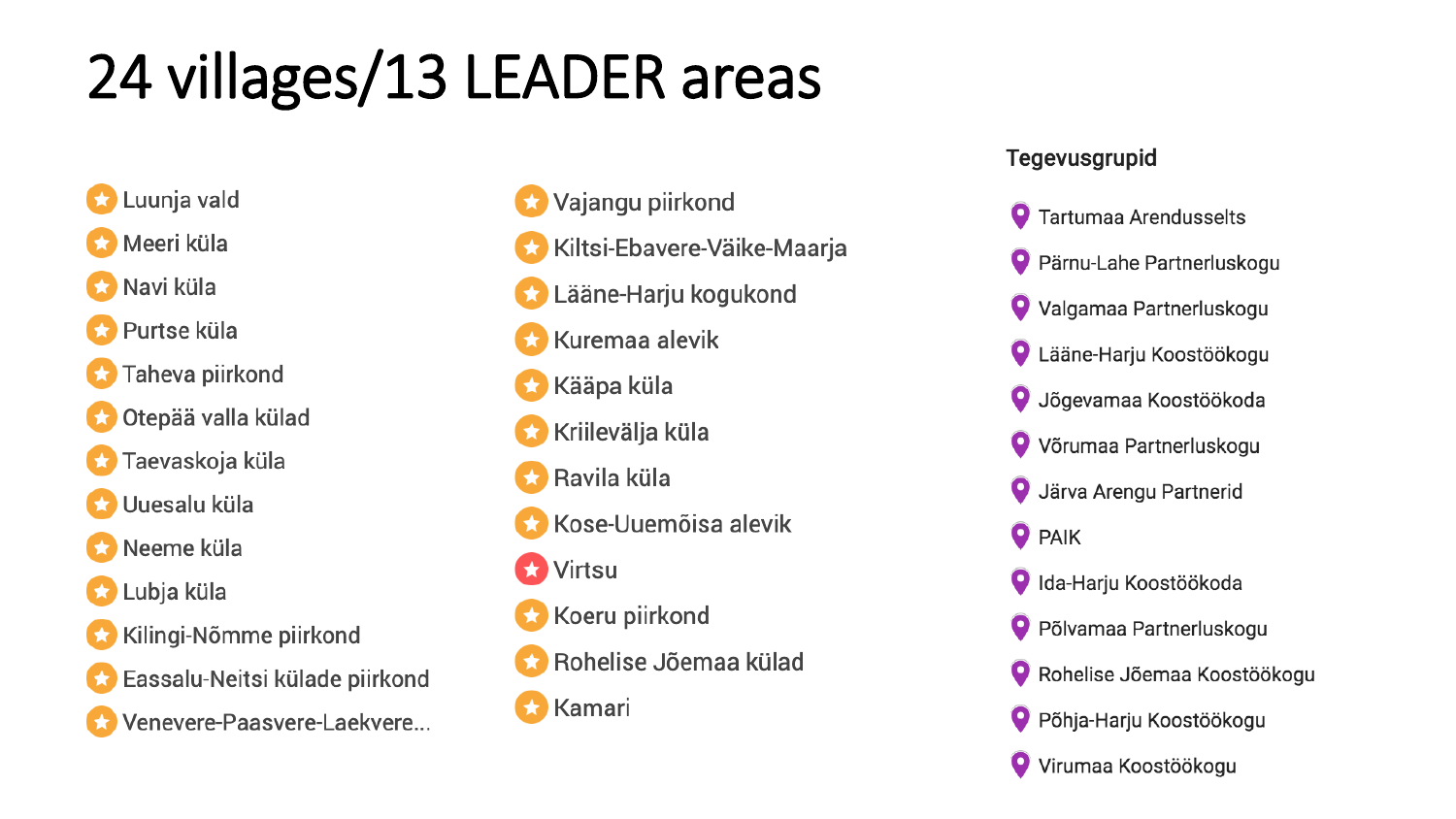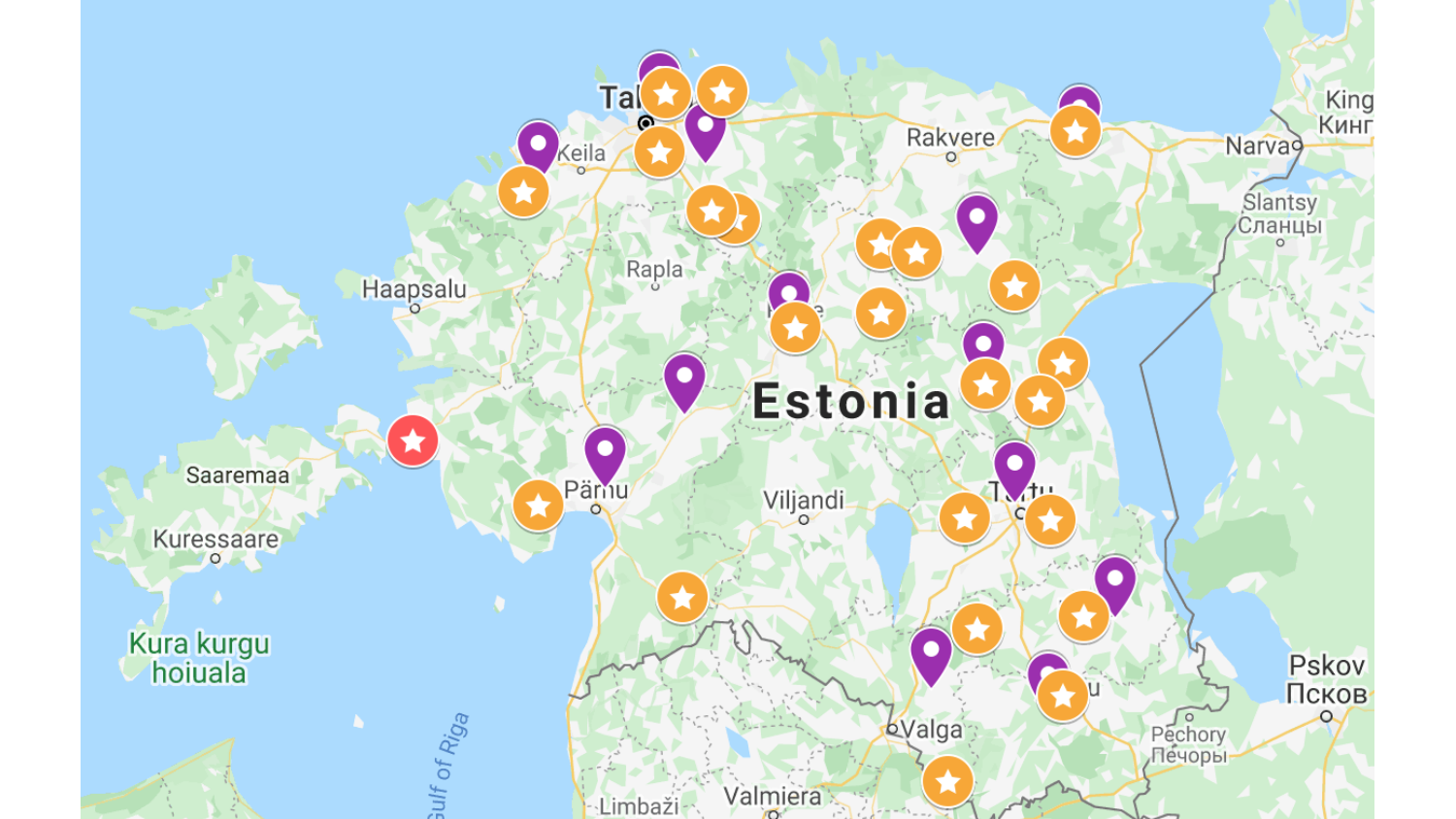#### Local action groups and villages Google maps

[https://www.google.com/maps/d/edit?mid=1AALNMVxnsLq-](https://www.google.com/maps/d/edit?mid=1AALNMVxnsLq-036ugtgSTb6QDWyseQlM&usp=sharing)036ugtgSTb6QDWyseQlM&usp=sharing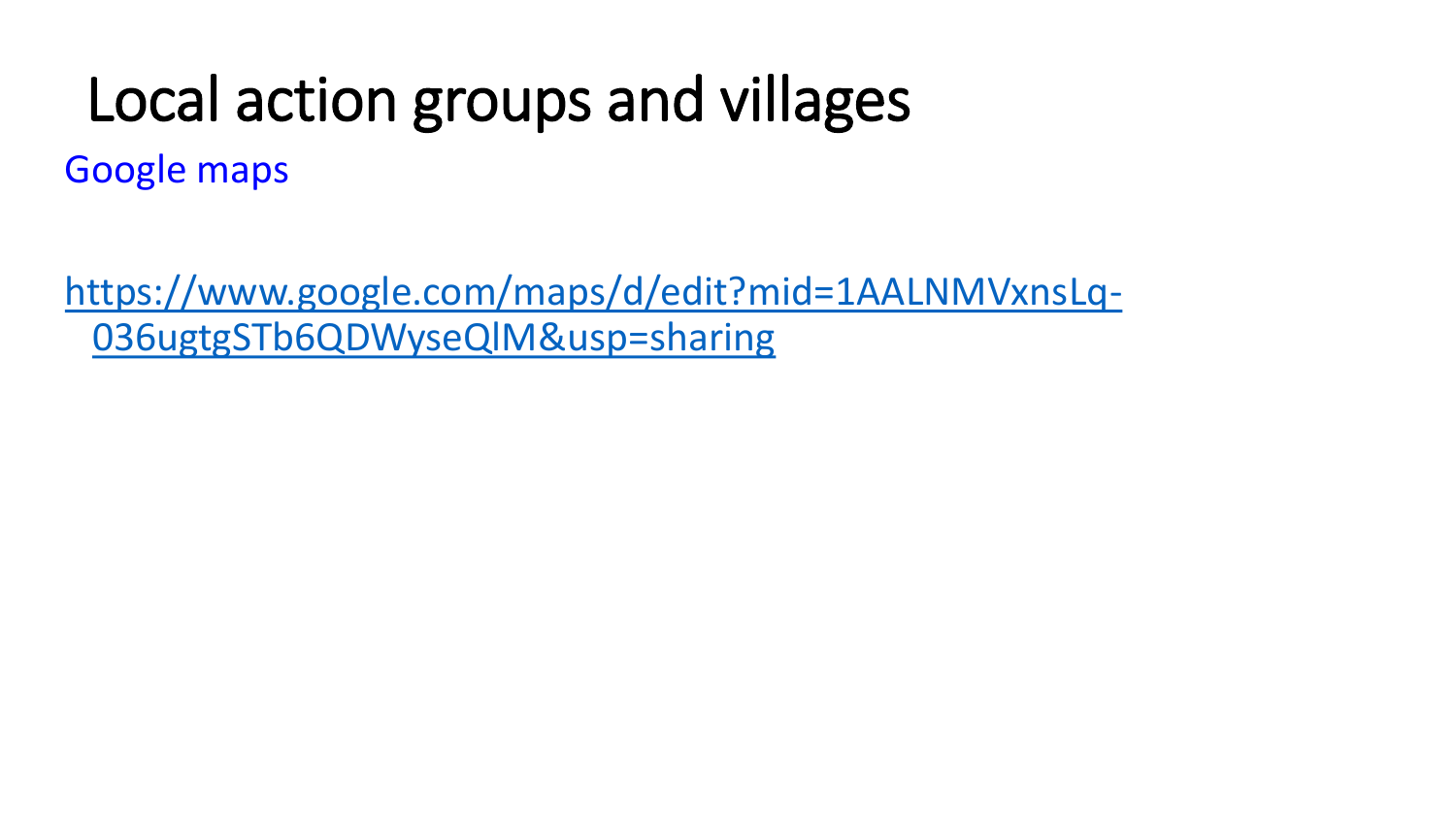#### The ideas about focuses and pilot actions (mapping 09.03.2021)

#### Millise teemaga tahab tegelda minu piirkonna arukas küla?



**Mentimeter**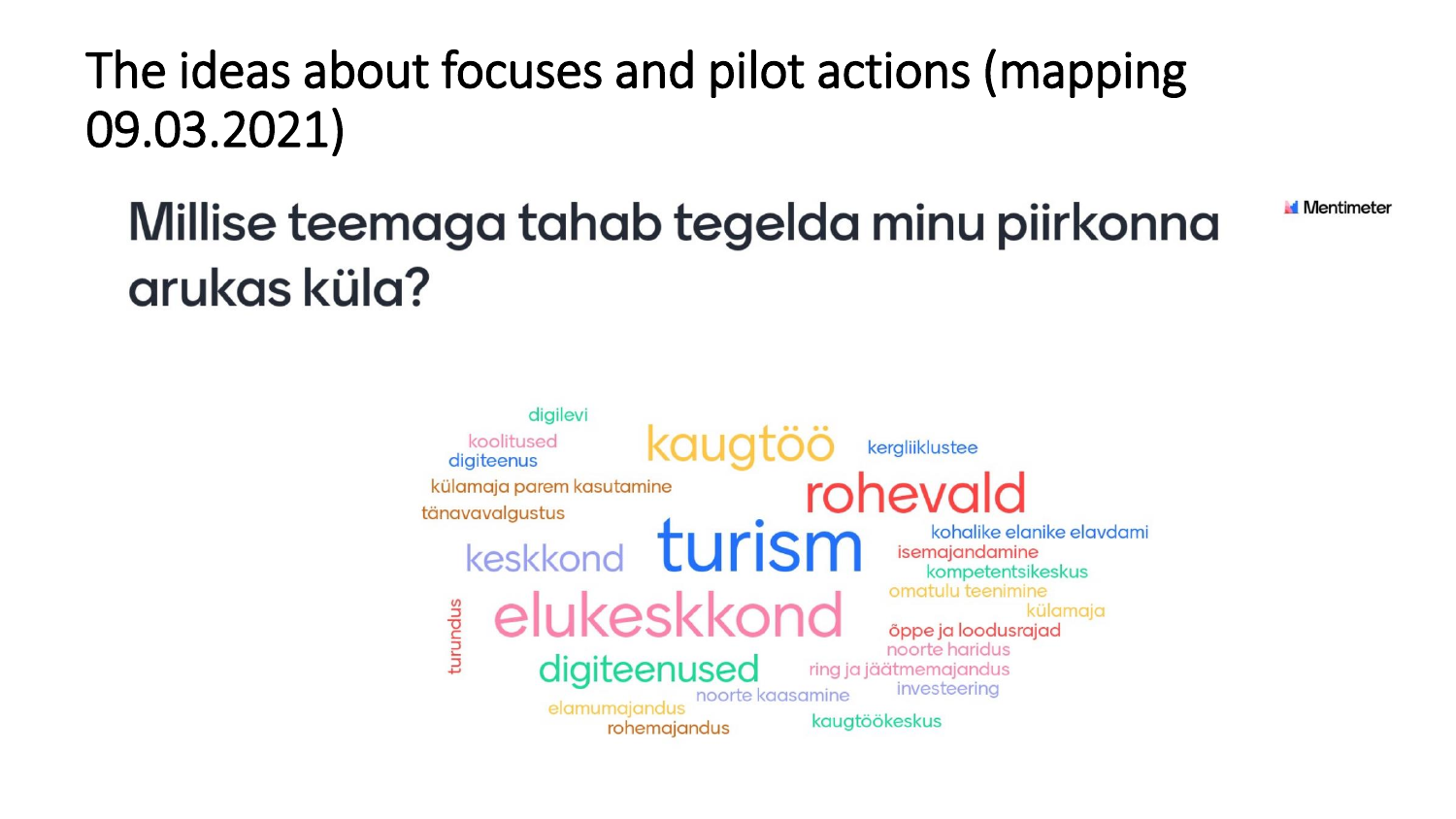## 1,5 year training programme includes

- 6 training modules on different topics (social innovation, digitalization, greening solutions, networking and people involvement, urban-rural cooperation, cross-border service development, local marketing and attracting people to the region, smart transport and logistics solutions, selfsufficiency and business services);
- 2-day study trip in Estonia and 5-day study trip abroad (the trip abroad is planned for spring 2022);
- implementation of pilot activities each village carries out at least one pilot activity set out in the strategy, receiving a grant of  $\epsilon$  5,000. The pilot action will be selected during the development of the strategy;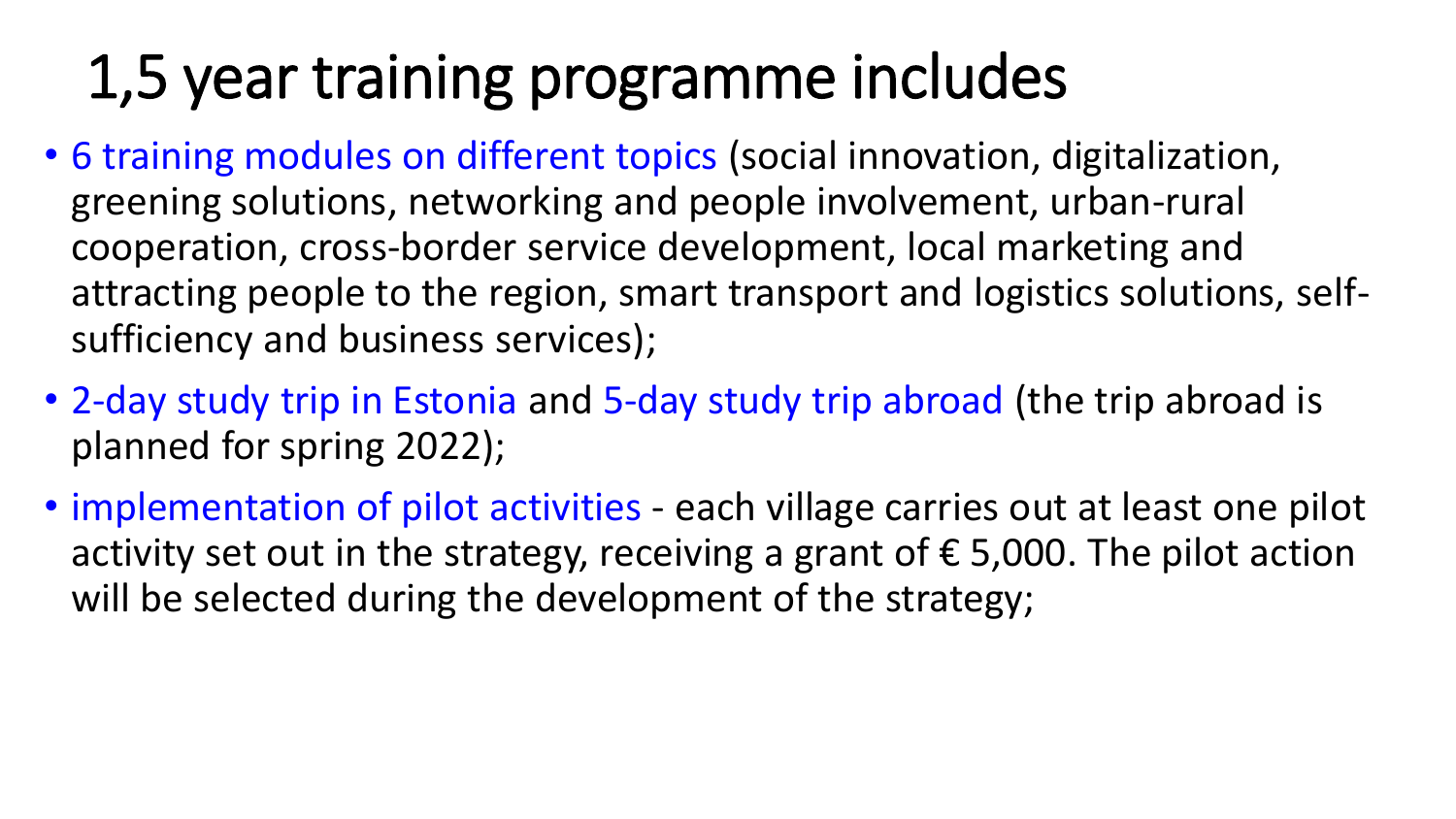## 1,5 year training programme includes

- Mentoring support each village gets its own mentor. A total of 5 working days of mentoring support has been calculated for each village;
- communication and information activities sub-page of smart villages on the Estonian LEADER Union web and on FBs, articles, sharing information on good practices, sharing information with Estonia and the international community;
- network coordination and project management coordination of all activities and information sharing, organizational issues. Coordination of cooperation with trainers, mentors, communities, international partners.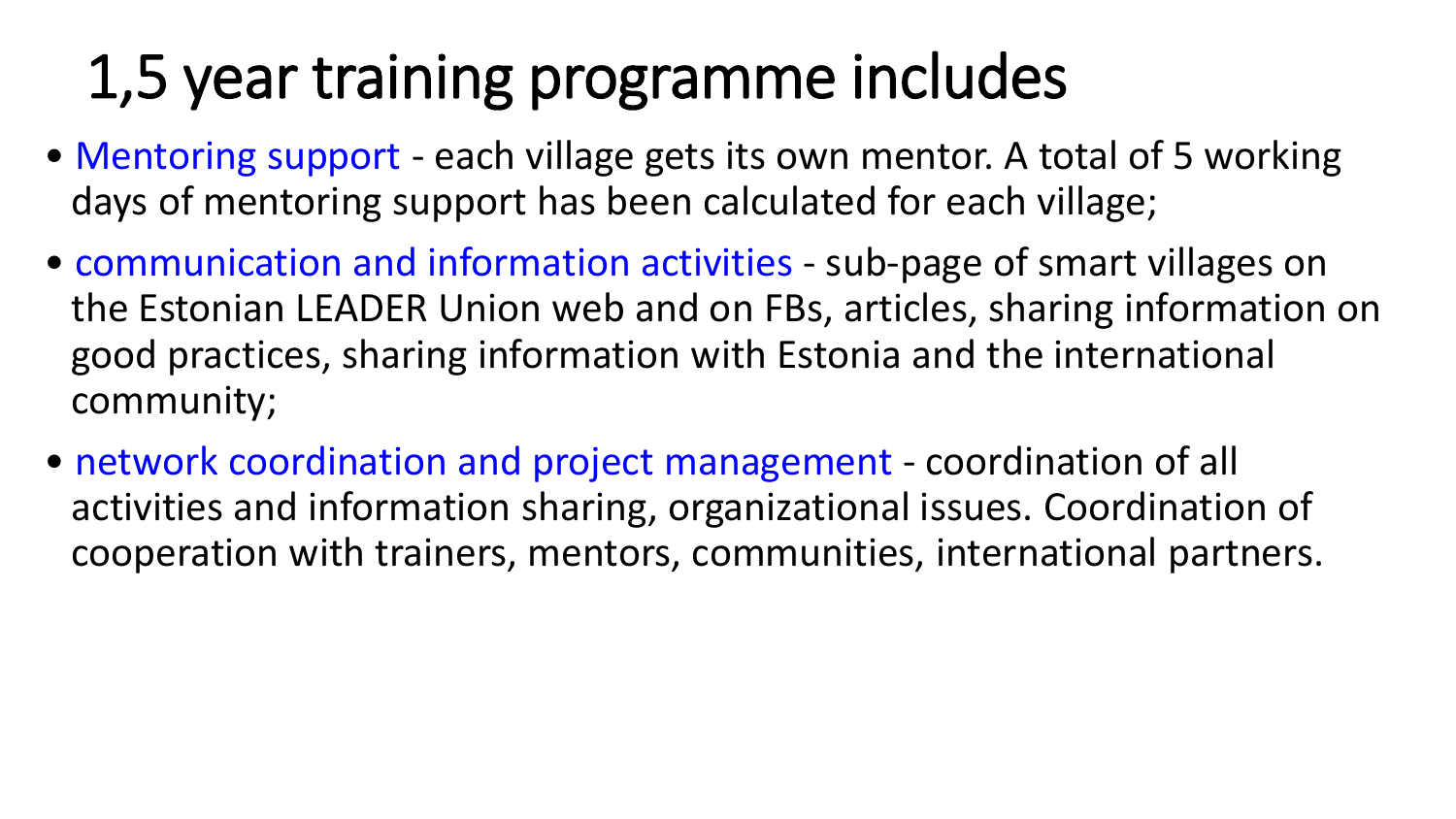## Budget of the 1,5 year national programme

The proposed budget for the LEADER cooperation project is  $\epsilon$  251,928, divided between the local action groups in proportion to the number of participating villages/regions per action group.

- LAG participates with one village/community  $\epsilon$  10,497
- LAG participates with two villages/communities  $\epsilon$  20,994
- LAG participates with three villages/communities  $\epsilon$  31,491

Additional financing for future activities from other EU funds, partners (NRN, ministries, etc)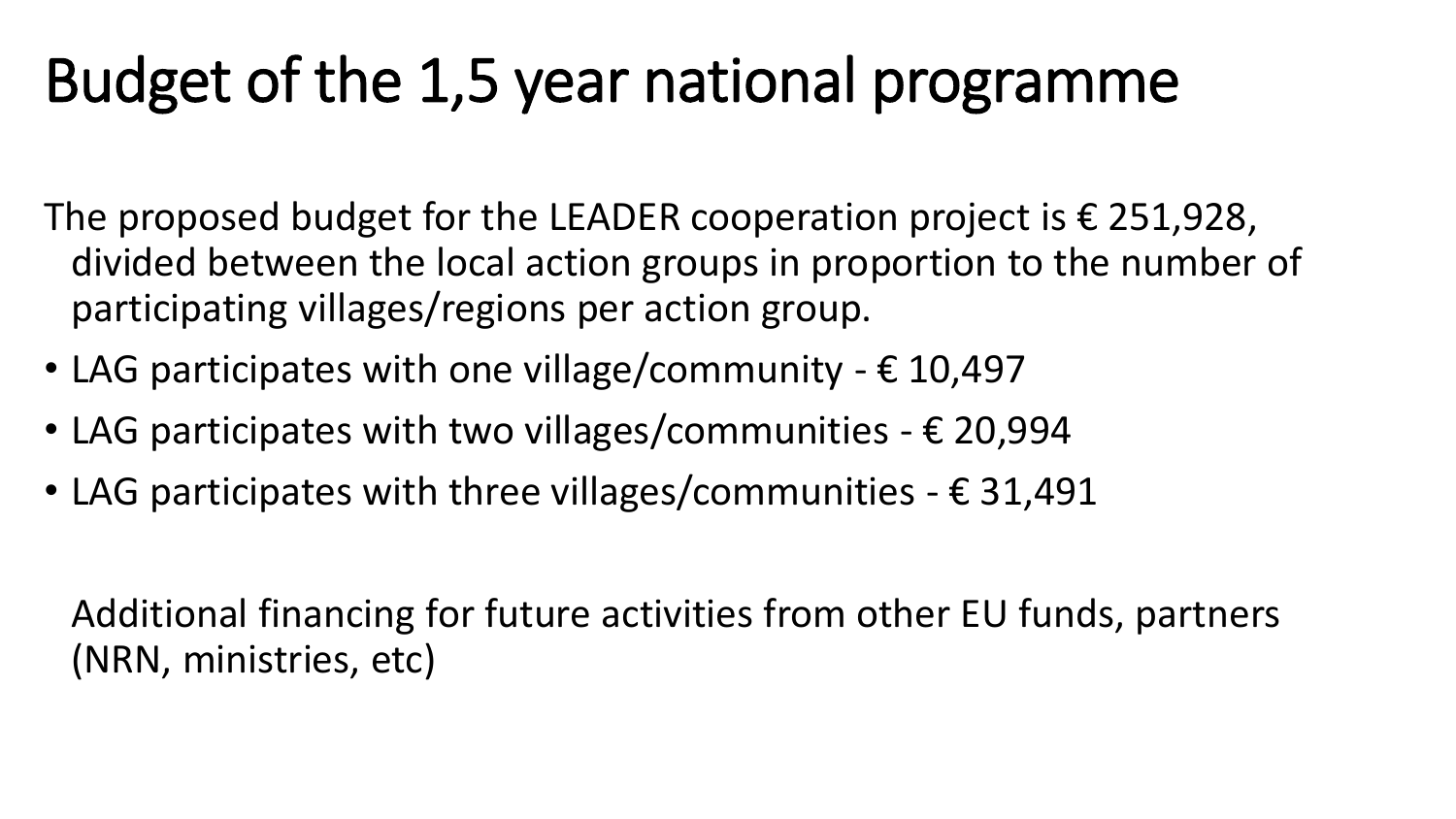#### Activities, results, timeline

| <b>Activity</b>                                                                  | <b>Expected results</b>                                                                                | <b>Estimated timeline</b>      |
|----------------------------------------------------------------------------------|--------------------------------------------------------------------------------------------------------|--------------------------------|
| TRAINING PROGRAMME,<br><b>MENTOR SUPPORT,</b><br><b>DISSEMINATION ACTIVITIES</b> | *24 SMART VILLAGE STRATEGIES,<br>*NATIONAL NETWORK OF SMART<br><b>VILLAGES</b>                         | <b>JUNE 2021-APRIL 2022</b>    |
| <b>IMPLEMENTATION OF PILOT</b><br><b>ACTIVITIES</b>                              | <b>24 ACTIONS IMPLEMENTED</b>                                                                          | APRIL 2022-OCTOBER 2022        |
| <b>COMMUNICATION ACTIVITIES</b><br>(purchased)                                   | AT LEAST 10 ARTICLES, TV<br><b>RECORDS ABOUT GOOD PRACTICE</b>                                         | <b>JANUARY-DECEMBER 2022</b>   |
| <b>PROJECT MANAGEMENT</b>                                                        | <b>COORDINATED ACTIVITIES WITH</b><br><b>VILLAGES, NATIONAL PARTNERS</b><br>AND INTERNATIONAL PARTNERS | <b>JUNE 2021-DECEMBER 2022</b> |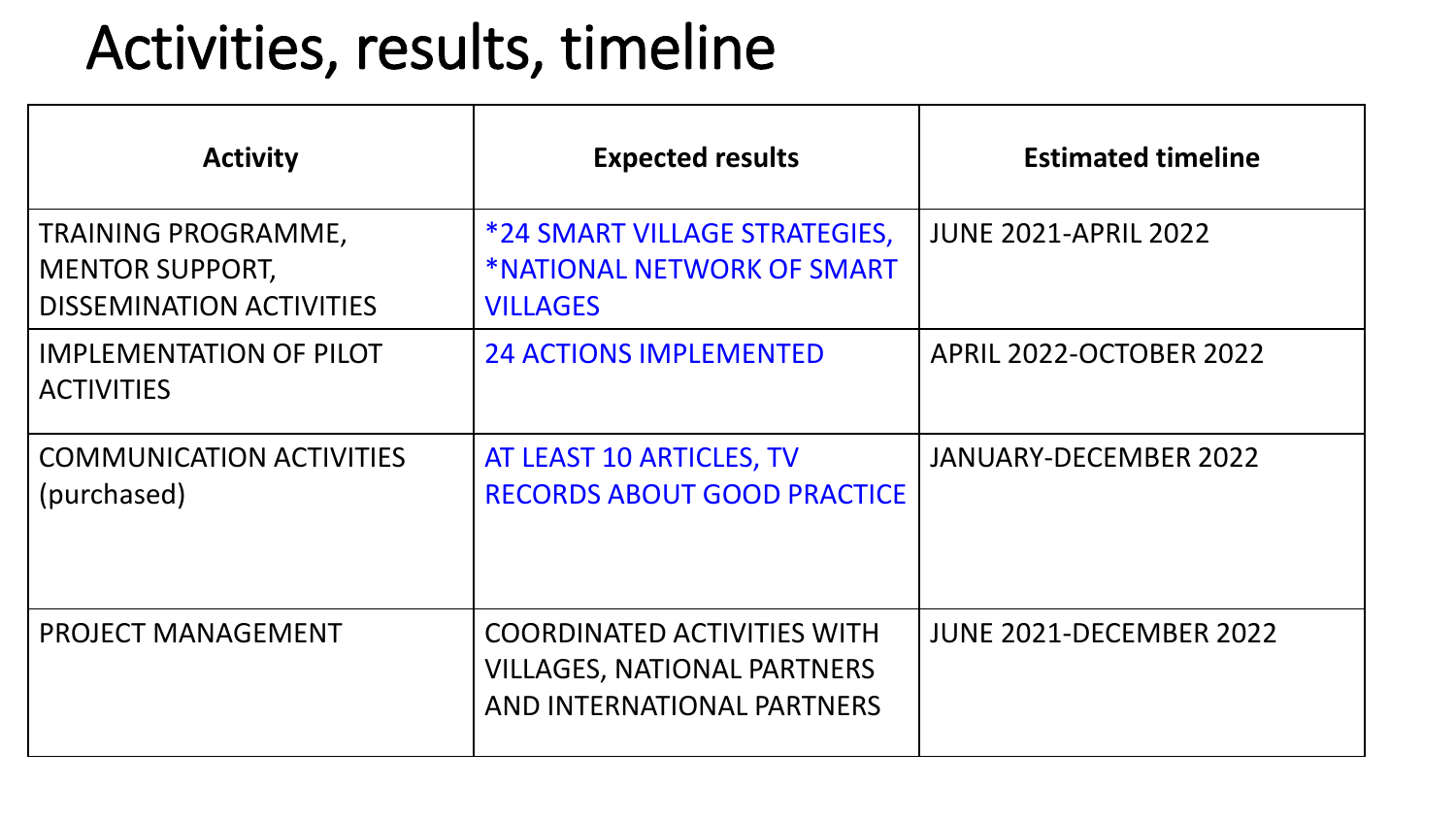## Drafting a strategy

- An example structure has been proposed but it can be approached flexibly
- The focus is on innovation ('smart'): what is new / innovative, what is planned to be done to implement innovative approaches? What is smart for the village?
- Involvement of target groups: It is very important to involve the local community and partners in the development of the strategy. Special attention is paid on that.
- Action and funding plan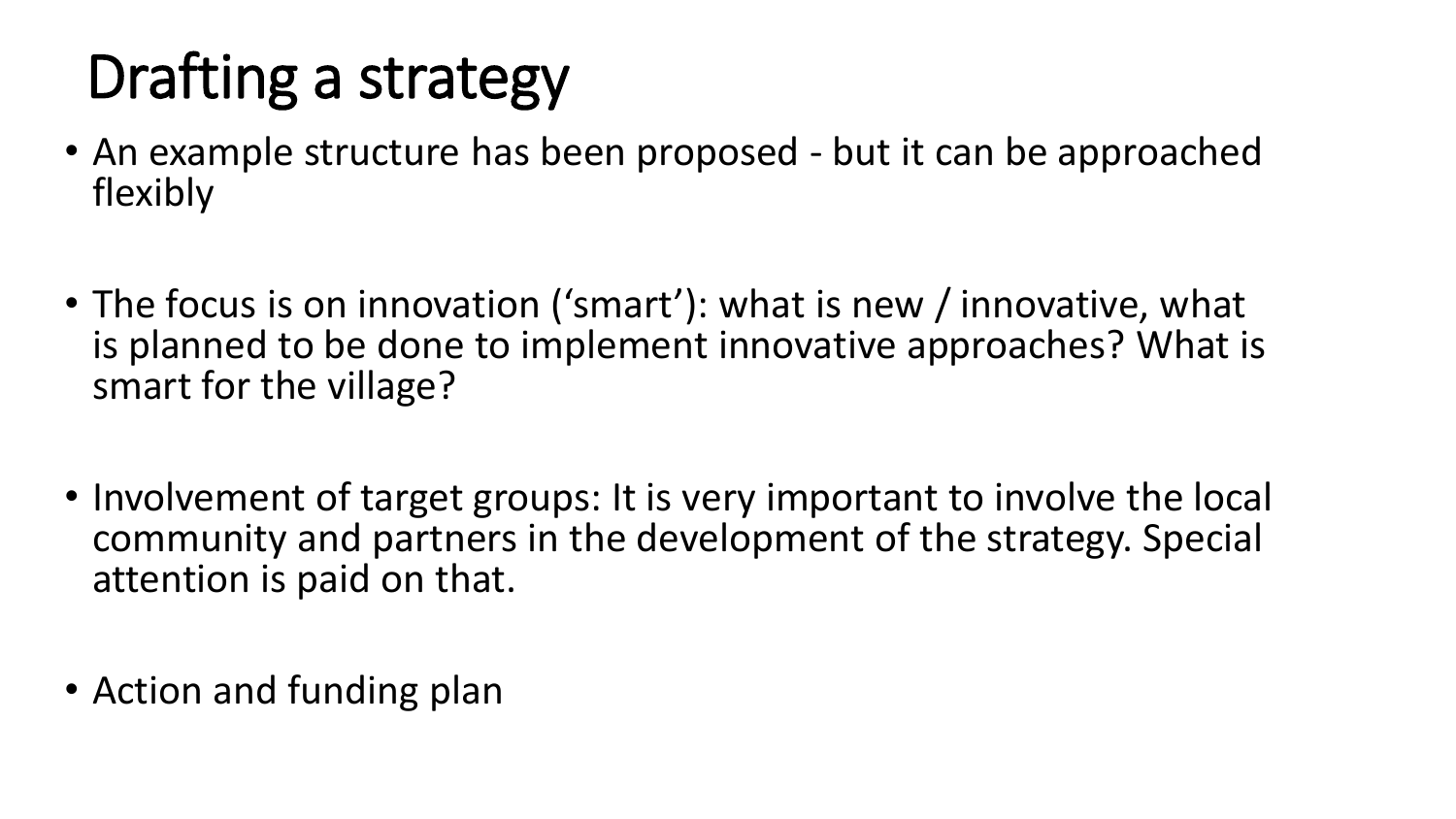#### Partners

- Estonian national working group on Smart Villages
	- Ministry of Rural Affairs
	- Ministry of Social Affairs
	- Estonian Rural Network
	- Estonian LEADER Union
	- Estonian Village Movement
	- Association of Estonian Cities and Municipalities
		- Still to be included Ministry of Environment, Estonian Chamber of Commerce and Industry